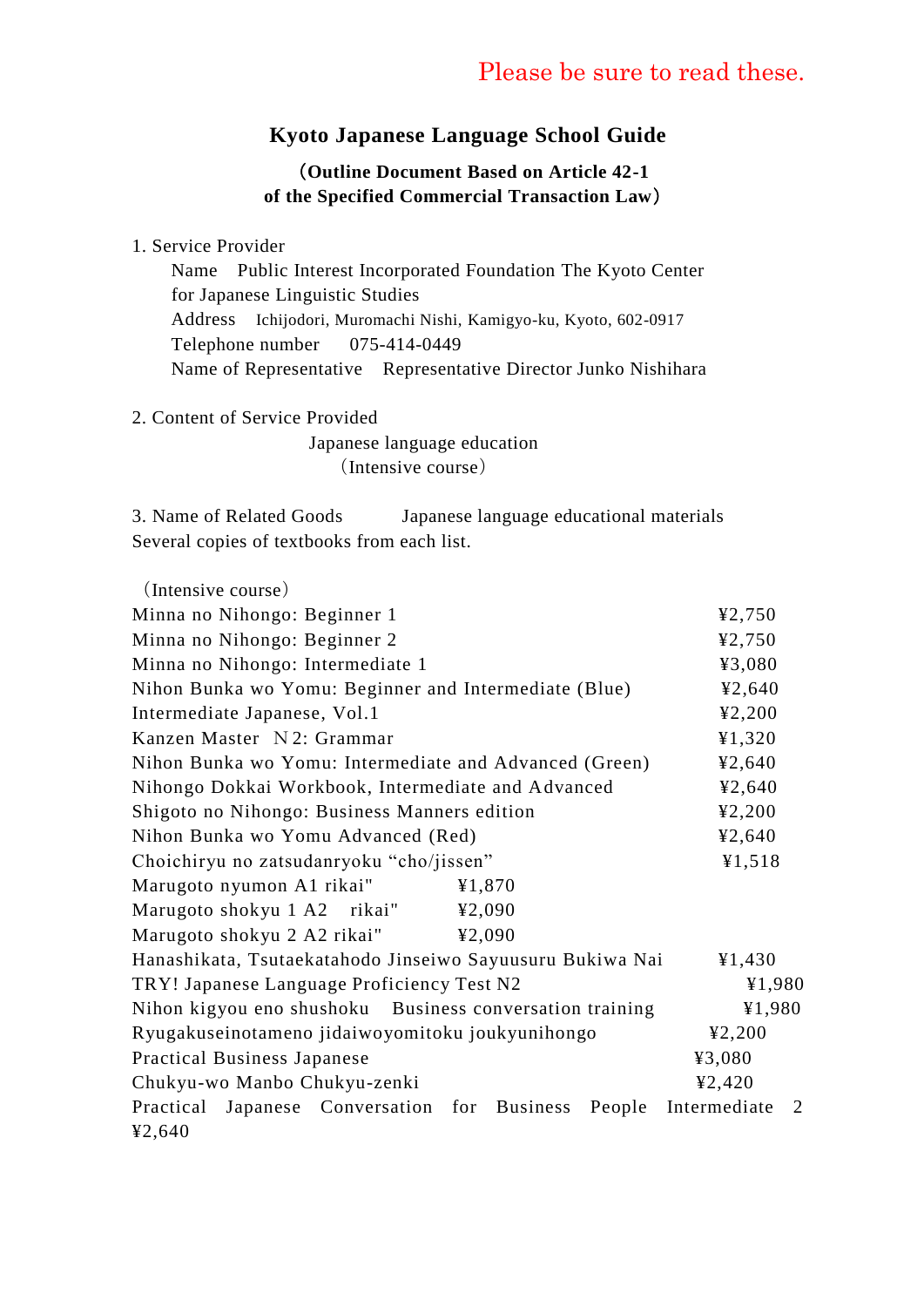### 4. Compensation for service, and other estimated amounts

(Intensive course)

|                    | Fees including<br>consumption<br>$tax(10\%)$ |                                                                                                      |
|--------------------|----------------------------------------------|------------------------------------------------------------------------------------------------------|
| Screening<br>fee   | ¥31,900                                      | Payable upon application<br>No refundable                                                            |
| Enrollment<br>fee. | ¥52,800                                      | Payable at registration                                                                              |
| Tuition            | ¥344,900                                     | per term (6 Month period)<br>Educational Activity fee and<br>Educational Materials fee are included. |
| Insurance<br>fee   | ¥11,000                                      | per term (6 Month period)                                                                            |

### 5. Payment periods and methods

(Intensive course) Pay by bank transfer, Flywire or cash within the application period.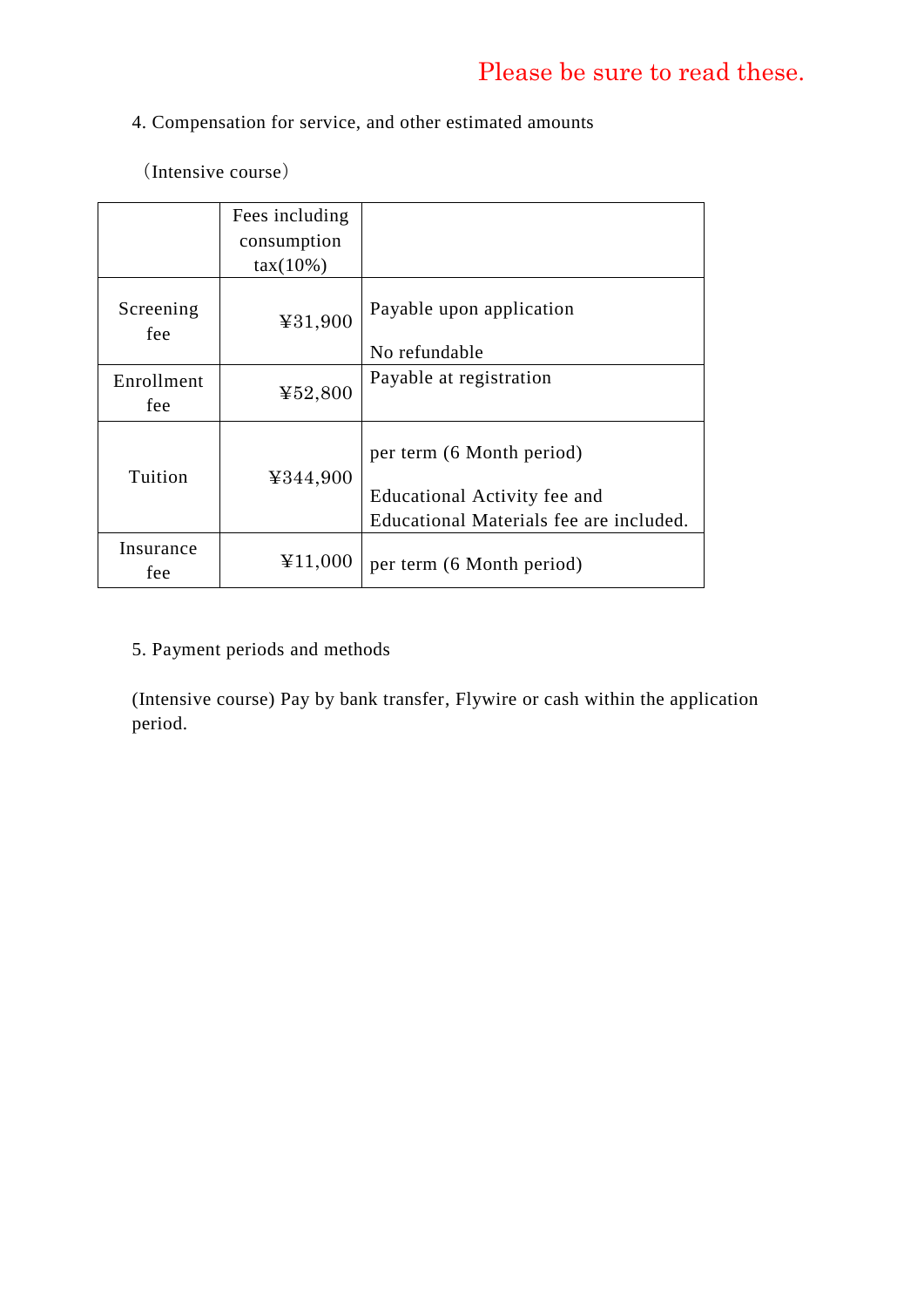#### 6. Time of offering the services

(Intensive course)

| Term                                                                  |        | First term April 1-September 30                             |  |  |
|-----------------------------------------------------------------------|--------|-------------------------------------------------------------|--|--|
|                                                                       |        | Second term October 1-March 31                              |  |  |
| <b>Schedule</b>                                                       |        | First term April 1 (Fri.) Entrance ceremony/Orientation     |  |  |
| April 4 (Mon.) Classes begin                                          |        |                                                             |  |  |
| July 2 - August 16 Summer vacation                                    |        |                                                             |  |  |
| August 17 (Wed.) Classes resume                                       |        |                                                             |  |  |
| September 27 (Tue.) Classes end                                       |        |                                                             |  |  |
| September 27 (Tue.) Closing ceremony                                  |        |                                                             |  |  |
|                                                                       |        |                                                             |  |  |
|                                                                       |        | Second term October 12 (Wed.) Entrance ceremony/Orientation |  |  |
|                                                                       |        | October 13 (Thu.) Classes begin                             |  |  |
|                                                                       |        | December 22 - January 10 Winter break                       |  |  |
|                                                                       | (2023) | January 11 (Wed.) Classes resume                            |  |  |
|                                                                       | (2023) | March 14 (Tue.) Classes end                                 |  |  |
|                                                                       | (2023) | March 15 (Wed.) Closing ceremony                            |  |  |
|                                                                       |        |                                                             |  |  |
|                                                                       |        |                                                             |  |  |
| Class days                                                            |        | Monday-Friday (5 days a week) 20 lessons a week             |  |  |
|                                                                       |        |                                                             |  |  |
| <b>Class time</b><br>Morning: $9:00$ AM-12:30 PM (45 min. $\times$ 4) |        |                                                             |  |  |
| Afternoon: 1:15 PM-4:45 PM (45 min. $\times$ 4)                       |        |                                                             |  |  |
|                                                                       |        |                                                             |  |  |

- 7. Items concerning cooling off
- (1) For 8 days after receiving documents clearly stating the content of the contract, enrollees may cancel the contract in writing (hereafter referred to as "cooling off"). However, this is limited to contracts where the course period is over 2 Months and the total payment exceeds ¥50,000.
	- (2) Using the model below as a reference, send a cooling off document to this foundation. Please use registered mail or a method of sending that leaves a record such as registered mail or a specially recorded parcel.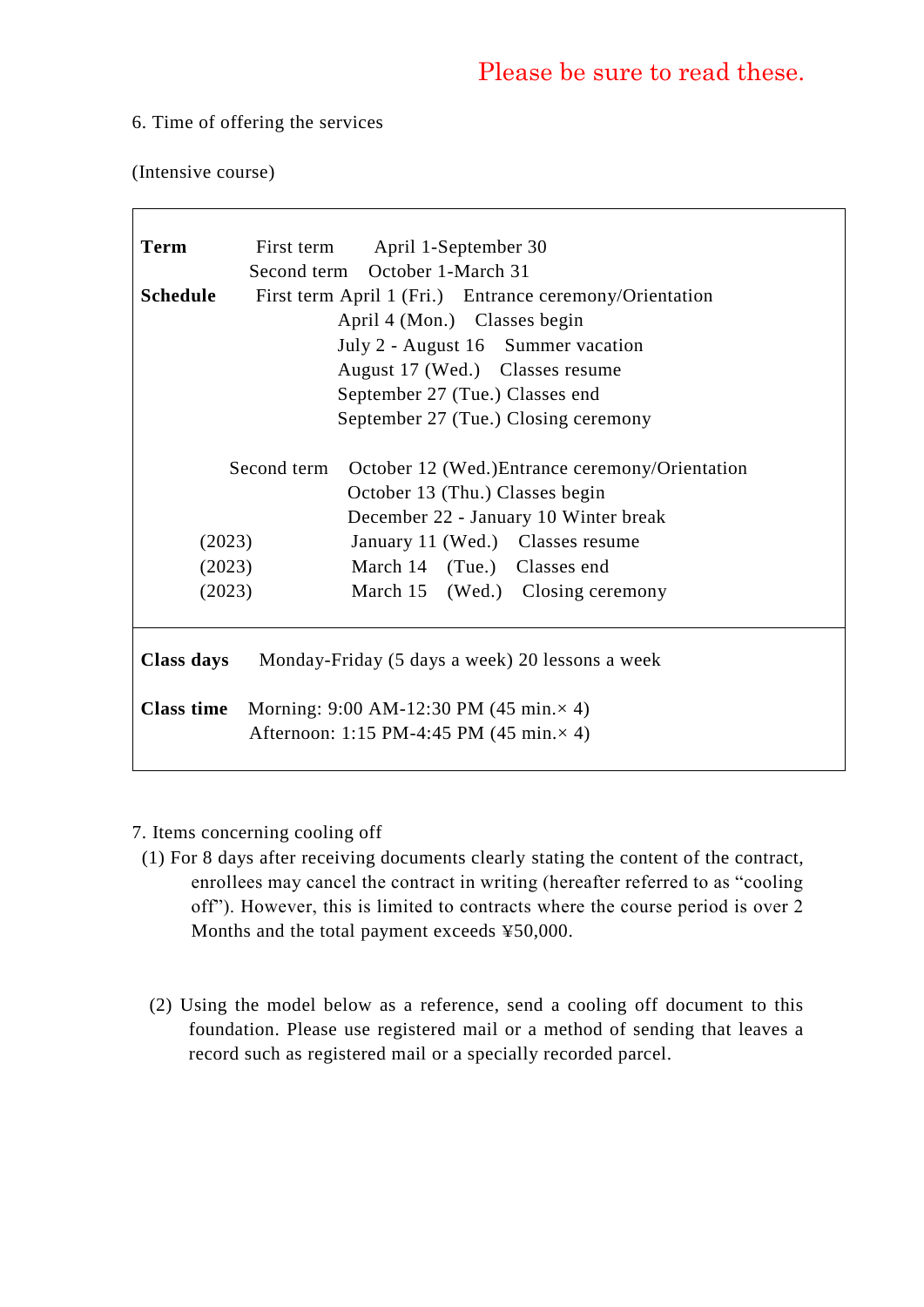| $6$ $0$ $2$ - $0$ $9$ $1$ $7$<br>Sta                                                                                  | Cooling Off (Contract cancellation) notice                                                                                                                                                                                                                                                                                                                                                                                                                    |
|-----------------------------------------------------------------------------------------------------------------------|---------------------------------------------------------------------------------------------------------------------------------------------------------------------------------------------------------------------------------------------------------------------------------------------------------------------------------------------------------------------------------------------------------------------------------------------------------------|
| mp                                                                                                                    | Applied(contract) Month, date, year                                                                                                                                                                                                                                                                                                                                                                                                                           |
|                                                                                                                       | Month, date, year                                                                                                                                                                                                                                                                                                                                                                                                                                             |
| Ichijodori, Muromachi Nishi,<br>Kamigyo-ku, Kyoto, 602-0917<br>Kyoto Center for Japanese<br>The<br>Linguistic Studies | Contract service Japanese language education<br>I terminate my application on the date<br>above and cancel my contract.<br>Choose one of the following<br>(Circle the number)<br>1. I simultaneously withdraw<br>and cancel my application<br>for a contract to purchase<br>educational materials. I will send the<br>educational materials in my<br>possession by cash on delivery.<br>2. I do not cancel my purchase<br>contract for educational materials. |
|                                                                                                                       | Address                                                                                                                                                                                                                                                                                                                                                                                                                                                       |
|                                                                                                                       | Name                                                                                                                                                                                                                                                                                                                                                                                                                                                          |
|                                                                                                                       | Signature                                                                                                                                                                                                                                                                                                                                                                                                                                                     |

- (3) The cooling off document will be valid even if it does not reach this foundation within 8 days, if it is postmarked within 8 days.
- (4) In the event that you request cooling off, this foundation will not charge you for any ensuing damages or contract cancellation payments. Even in the event that we have already offered a class we will not demand compensation. In the event that we have received payment of tuition or other compensation, we will quickly return this sum in full.
- (5) In the event that you request cooling off, you can simultaneously cancel your purchase contract for educational materials (books) that are related goods. In this case, please send the educational materials (books) to this foundation by cash on delivery. In this event, we will not charge you for any ensuing damages.

 In the event that we have received payment for educational materials, we will promptly return this sum in full. However, in the event that you have purchased educational materials directly from Amazon or a book store, you cannot cancel your purchase contract.

- (6) In the event that remittance by transfer to a financial institution is designated as this foundation's repayment method for (4) and (5) above, the necessary transfer fees shall be subtracted from the amount to be repaid.
- 8. Items regarding mid-term cancellation
	- (1) After 8 days have passed since the receipt of documentation clearly stating the contract content (brochure), the contract may be cancelled with respect to the future. However, this shall be limited to contracts for courses that last over 2